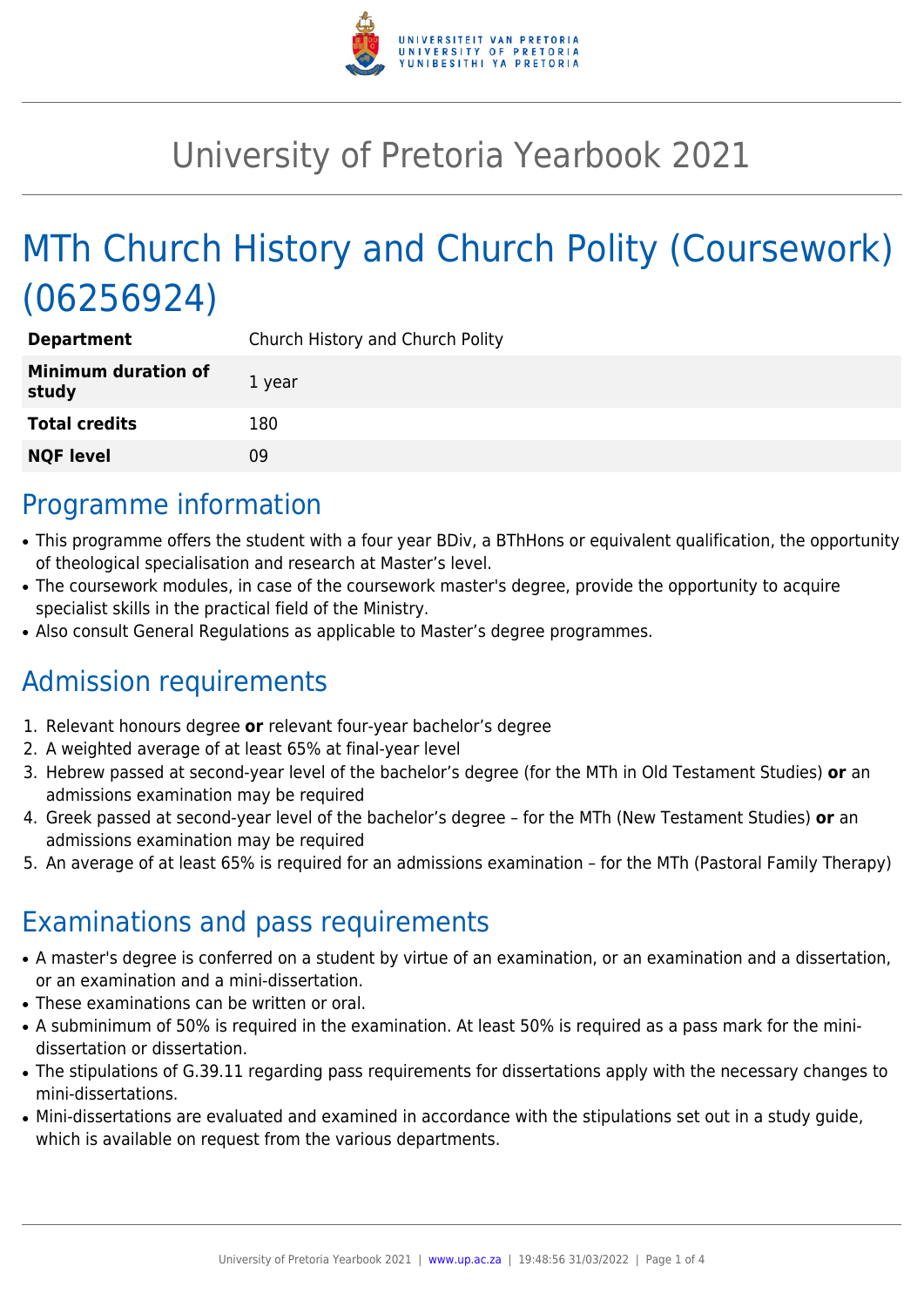

## Research information

#### **Article for publication**

- Unless Senate, on the recommendation of the supervisor, decides otherwise, a student, before or on submission of a dissertation, must submit at least one draft article for publication in a recognized academic journal and in the case of a thesis, must submit proof of submission of an article issued by an accredited journal, to the Head: Student Administration.
- The draft or submitted article, as the case may be, should be based on the research that the student has conducted for the dissertation/thesis and be approved by the supervisor if the supervisor is not a co-author.
- The supervisor shall be responsible for ensuring that the paper is taken through all the processes of revision and resubmission, as may be necessary. Conferment of the degree may be made subject to compliance with the stipulations of this regulation.

#### **Mini-dissertation**

The proposed title of the mini-dissertation must be submitted for approval to the Research Committee via the Supervisor and the relevant head of department before a student may commence with the research.

### Pass with distinction

In order to pass with distinction, a weighted average (GPA) of at least 75% in the examination of the coursework and 75% for the mini-dissertation must be obtained.

### General information

#### **Registration for postgraduate programmes**

#### **1. Concurrent registration for a second postgraduate programme**

No student is allowed to register for more than one postgraduate programme concurrently, except where the student's academic record warrants it and with the Dean's approval. Continuation of study for the second postgraduate programme will be subject to favourable progress reported by the heads of department in the Faculty of Theology. However, no student will be allowed to participate in examinations for a second postgraduate programme in another faculty during the examinations of the Faculty of Theology.

#### **2. Renewal of registration**

Students of the University are registered for one year of study. After an academic year has expired, students wishing to continue their studies at the University must renew their registration and pay such fees for renewal of registration as prescribed.

No interruption may occur in a postgraduate student's registration for a postgraduate study programme. Should a student interrupt his/her studies, such a student will upon re-registration be liable for the full fees applicable to the degree programme.

If a student interrupts registration for the postgraduate programme and it is not renewed within four years of the first registration, the credits obtained will no longer be valid. The student should repeat the modules already passed.

A student for an honours degree must complete his or her studies within two years. Under special circumstances, the Dean, on the recommendation of the relevant head of department, may give approval for a limited fixed extension of this period.

A master's degree is conferred on a student only if at least one year has expired after obtaining the qualifications required for master's study.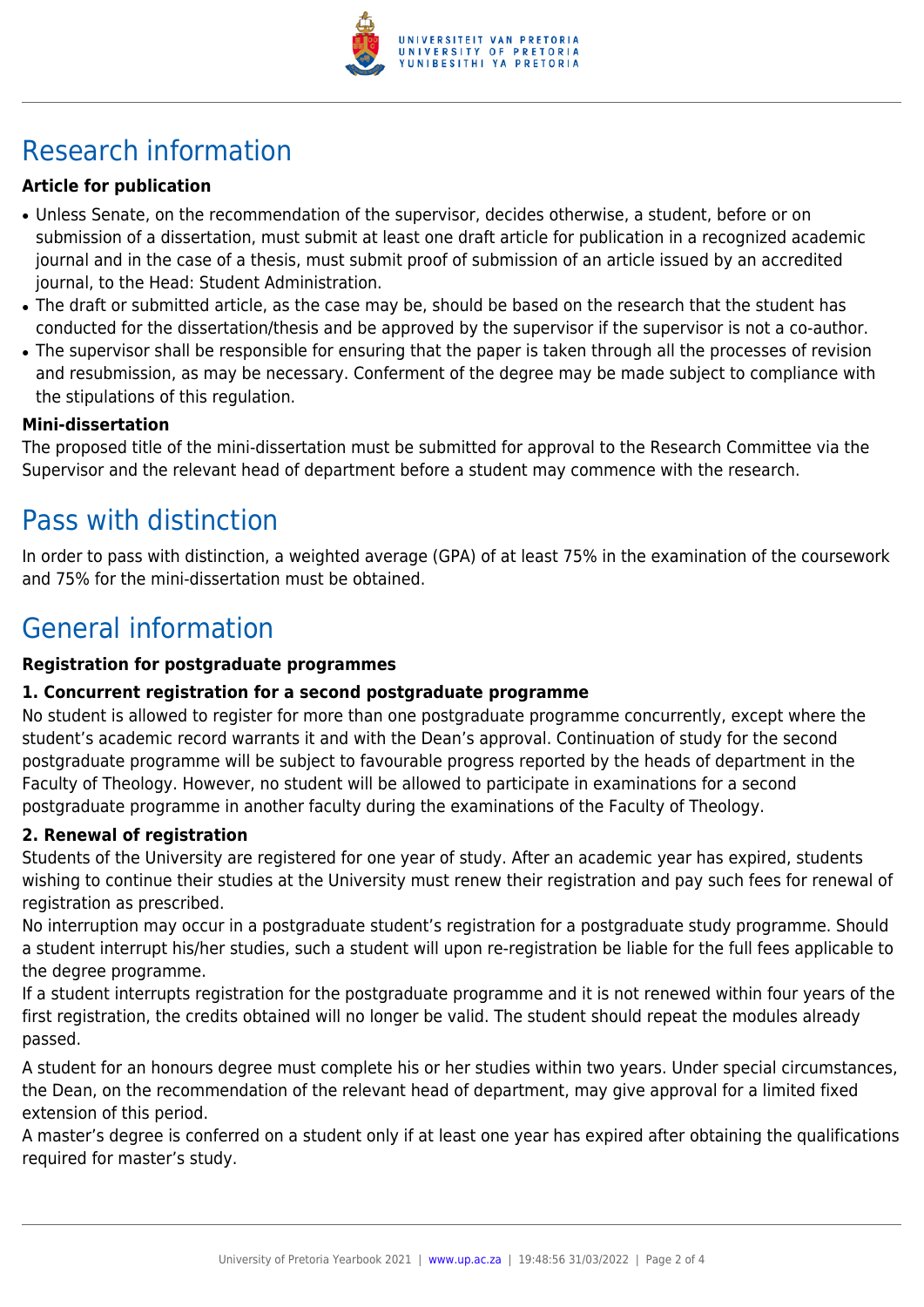

A doctorate is conferred on a student only if at least 12 months since registration for the doctorate at this University have expired. Subject to other faculty regulations, a student for a doctorate must complete his or her studies within three years after first registering for the degree. Under special circumstances, the Dean, on the recommendation of the relevant head of department, may give approval for a limited fixed extension of this period.